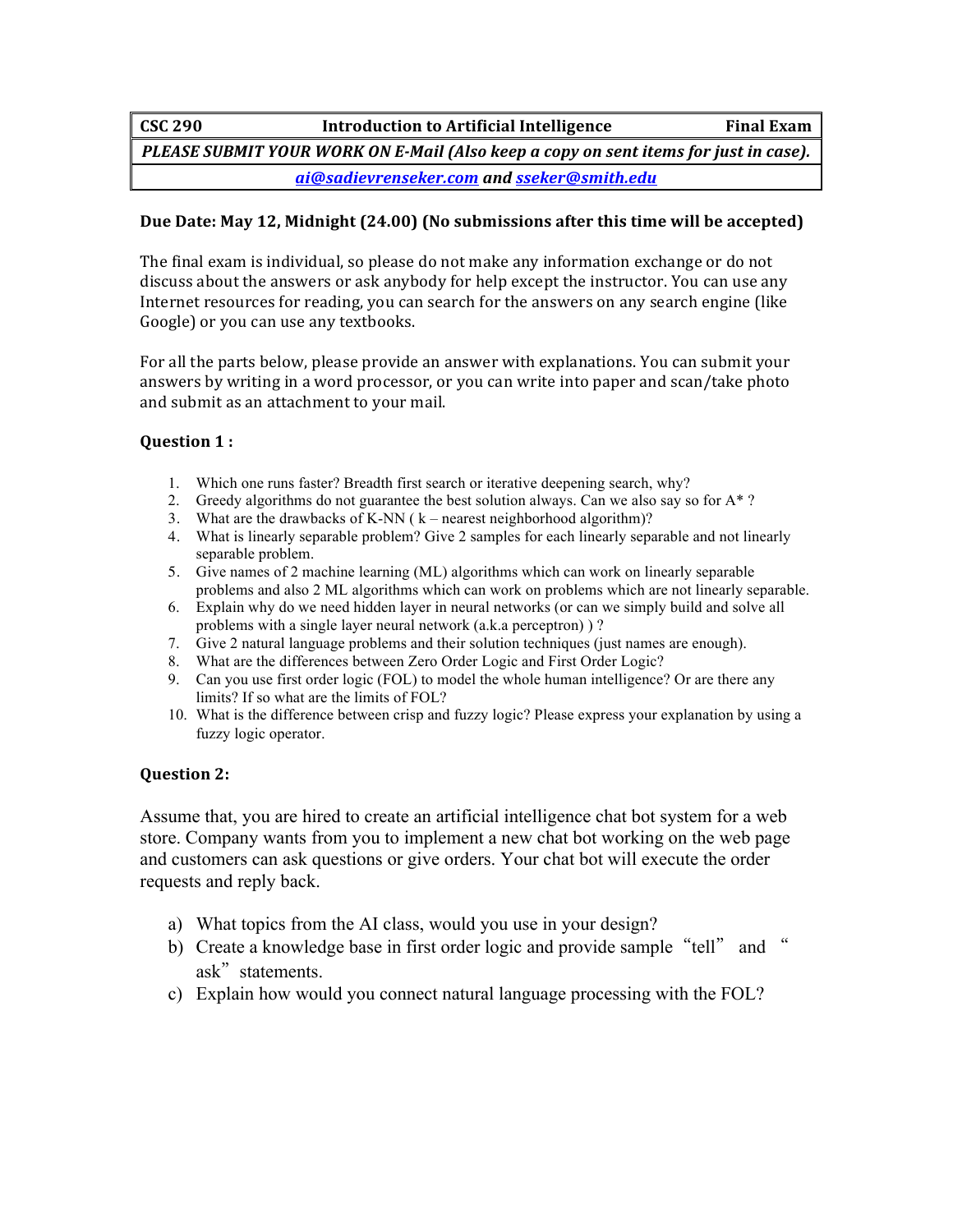# **Question 3:**

You have given a data set below:

| <b>Hours Studied</b> | Hours studied to | Gender           | Grade                     |
|----------------------|------------------|------------------|---------------------------|
| to the AI course     | other courses    |                  |                           |
| 50                   | 50               | M                | A                         |
| 50                   | 50               | ${\bf F}$        | A                         |
| 40                   | 60               | M                | A                         |
| 20                   | 30               | $\boldsymbol{F}$ | $\mathcal{C}_{0}^{0}$     |
| 30                   | 20               | M                | $\mathcal{C}$             |
| 30                   | 40               | M                | $\boldsymbol{B}$          |
| 25                   | 45               | $\mathbf{F}$     | $\boldsymbol{B}$          |
| 20                   | 20               | M                | $\mathcal{C}$             |
| 25                   | 10               | ${\bf F}$        | $\overline{C}$            |
| $\boldsymbol{0}$     | 0                | M                | $\boldsymbol{\mathrm{F}}$ |
| $\overline{c}$       | 3                | F                | ${\bf F}$                 |
| $\overline{5}$       | 20               | M                | ${\bf F}$                 |
| 6                    | 15               | F                | $\boldsymbol{F}$          |
| 55                   | 45               | M                | A                         |
| 45                   | 55               | F                | $\mathbf{A}$              |
| 30                   | 35               | F                | C                         |
| 35                   | 45               | M                | B                         |
| 44                   | 35               | ${\bf F}$        | $\boldsymbol{B}$          |

Can you come with a machine-learning algorithm and can you provide a solution for predicting the grade of student with information on other columns are given?

Explain your algorithm and training output for the above data set.

Test the success of your algorithm.

Predict the grades for below students by using your solution:

|  | ∽ |
|--|---|
|  |   |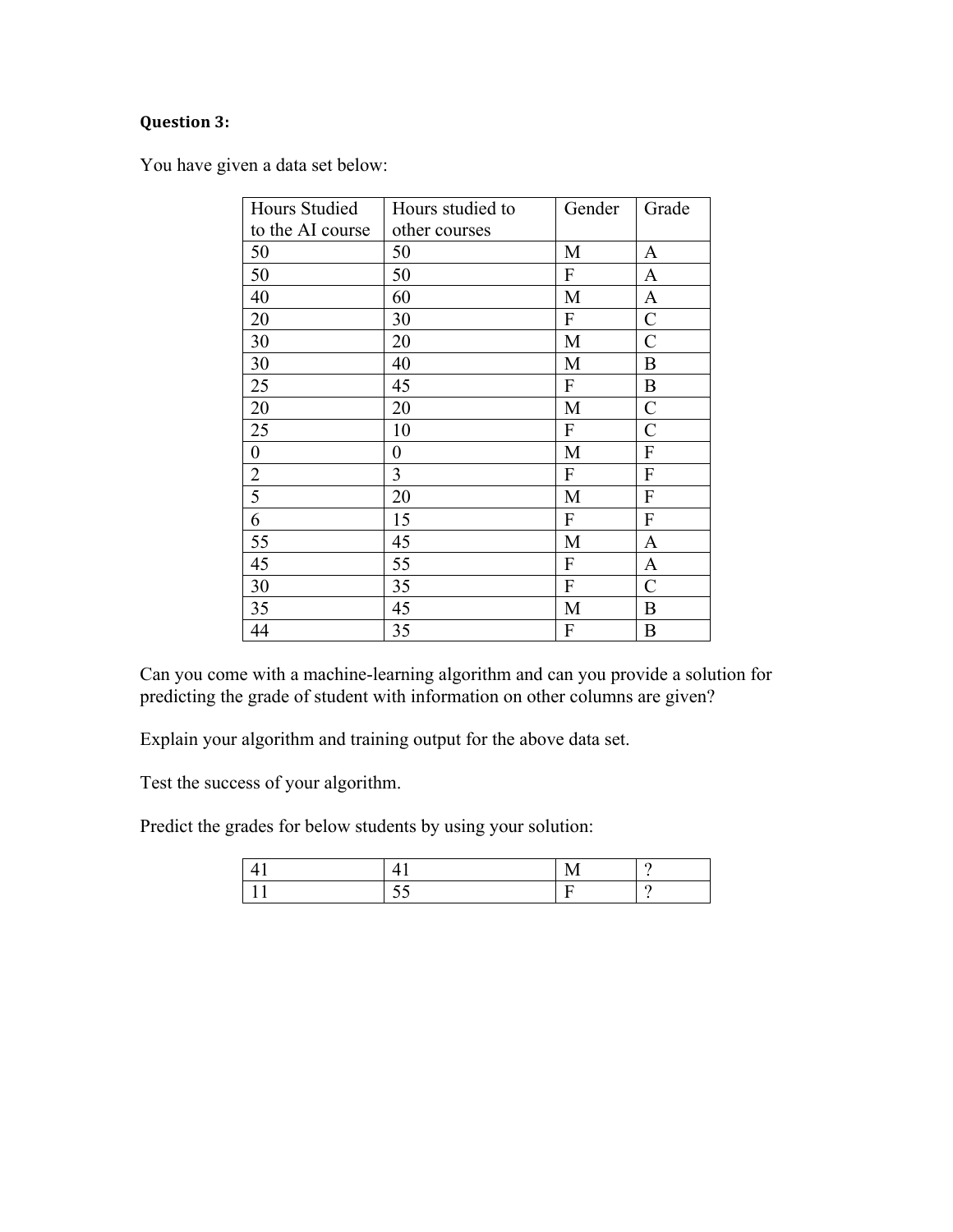#### **Question 4:**

| Inputs |   |             | Outputs |   |
|--------|---|-------------|---------|---|
| a      | h | $\mathbf c$ | X       |   |
| 0      |   | 0           |         | 0 |
| 0      |   |             |         |   |
| 0      |   | 0           |         | 0 |
| 0      |   |             |         |   |
|        |   | Ω           |         | 0 |
|        |   |             |         |   |
|        |   | 0           |         | 0 |
|        |   |             |         |   |

For the truth table above, can you develop a neural network and if yes please draw and give weights and threshold values for each neuron and synapsis.

#### **Question 5:**

Tic-tac-toe game has many variants. One of the variants is called as numerical tic-tac-toe and the game definition is as below:

"You and another player take turns naming numbers one through nine. Each number may only be used once. The player who collects any three numbers that add up to 15 wins. If all numbers are used up without someone getting 15, the game is a draw."

For example below board setup has 15 (win situation from all dimensions):

| 4 |   | 8 |
|---|---|---|
| 9 | ▀ |   |
|   |   | h |

Provide a mini-max tree (game tree) for the game with below state and decide best move and explain the reason by using game tree.